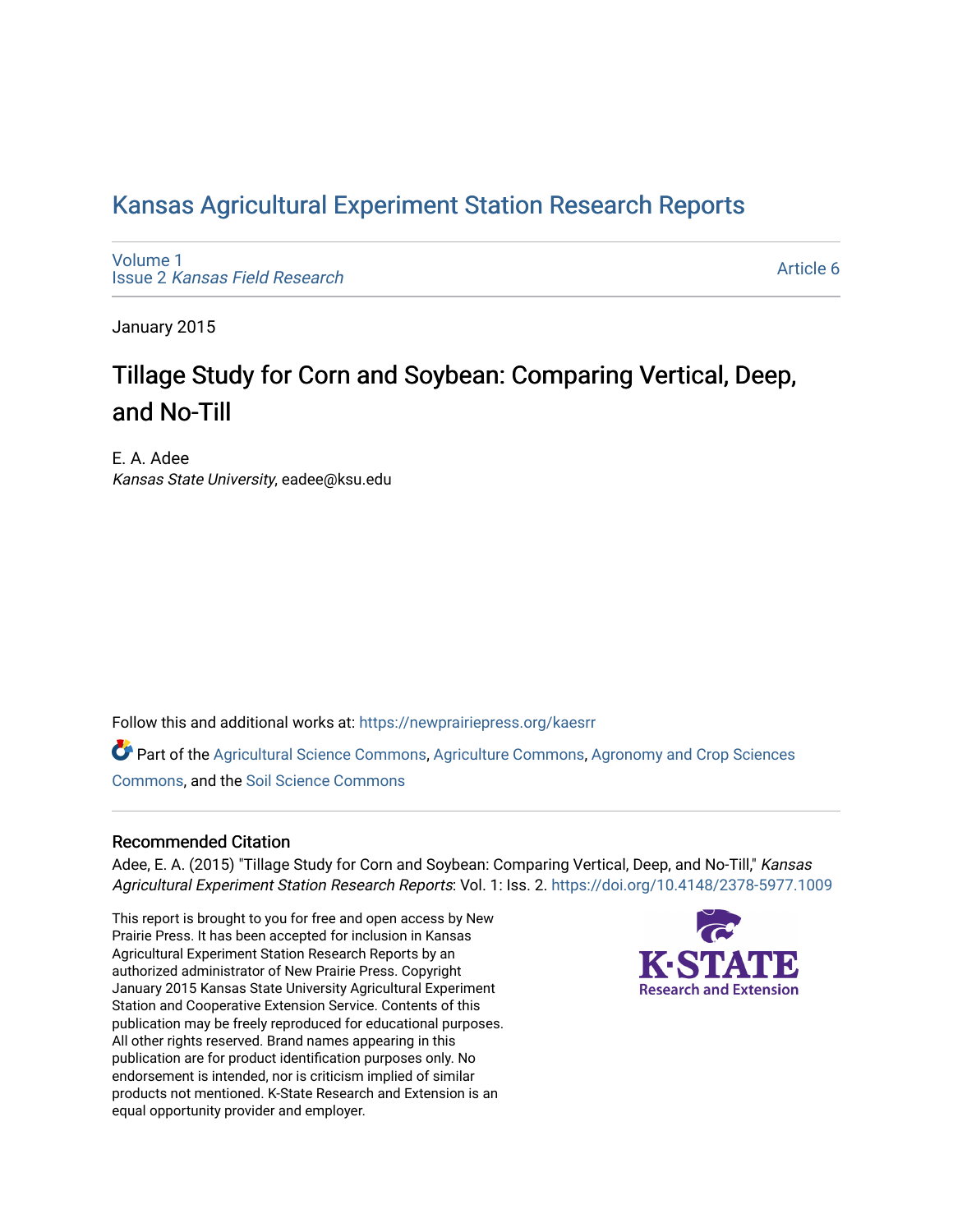### Tillage Study for Corn and Soybean: Comparing Vertical, Deep, and No-Till

### **Abstract**

The need for tillage in corn and soybean production in the Kansas River Valley continues to be debated. The soils of the Kansas River Valley are highly variable, with much of the soil sandy to silty loam in texture. These soils tend to be relatively low in organic matter (<2%) and susceptible to wind erosion. Although typically well drained, these soils can develop compaction layers under certain conditions. A tillage study was initiated in the fall of 2011 at the Kansas River Valley Experiment Field near Topeka to compare deep vs. shallow vs. no-till vs. deep tillage in alternate years. Corn and soybean crops are rotated annually. This is intended to be a long-term study to determine if soil characteristics and yields change in response to a history of each tillage system.

### Keywords

no-till, vertical tillage, deep tillage, shallow tillage, corn, soybean, Kansas River Valley Experiment Field

### Creative Commons License



This work is licensed under a [Creative Commons Attribution 4.0 License](https://creativecommons.org/licenses/by/4.0/).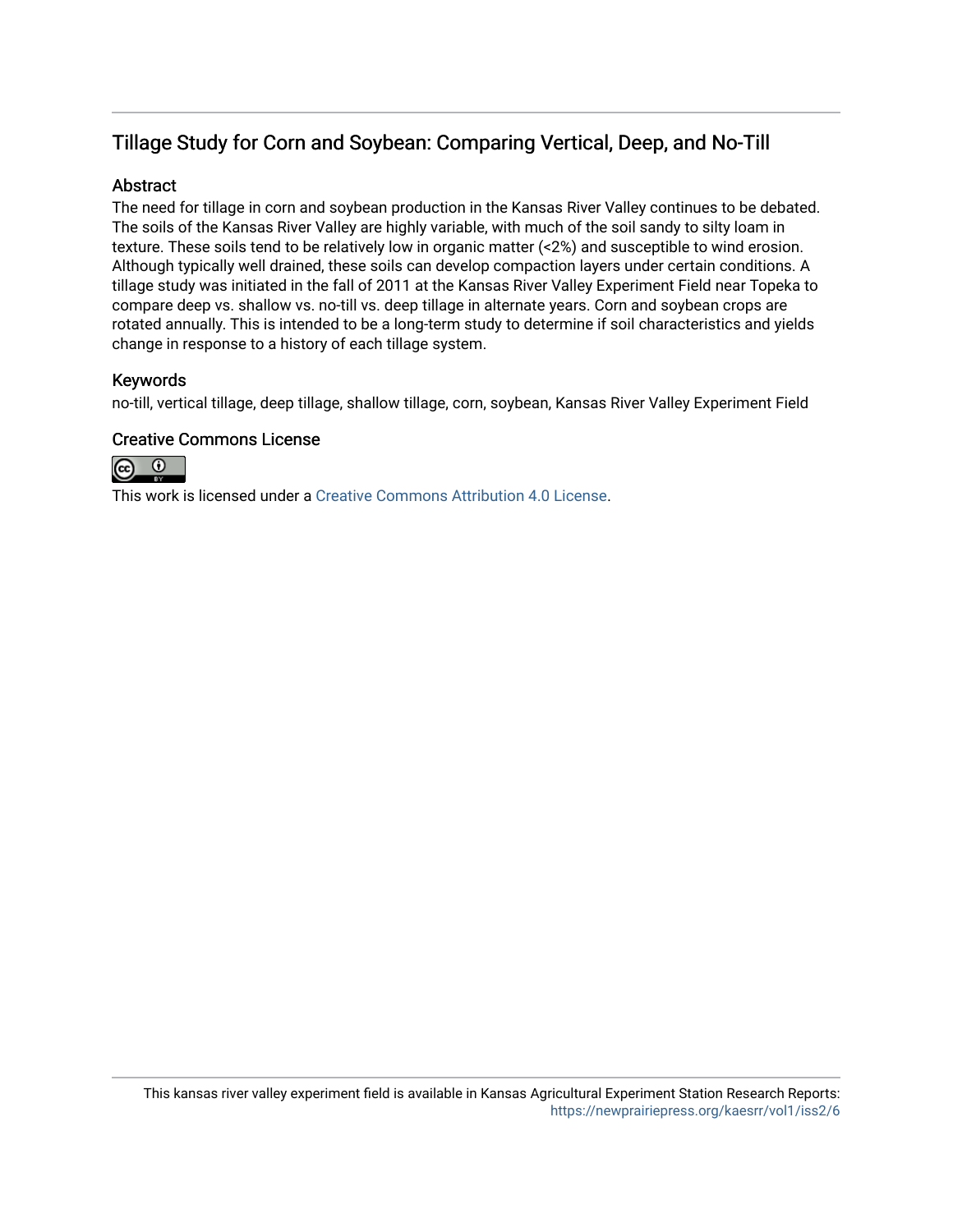



# Tillage Study for Corn and Soybean: Comparing Vertical, Deep, and No-Till

*E.A. Adee*

### **Introduction**

The need for tillage in corn and soybean production in the Kansas River Valley continues to be debated. The soils of the Kansas River Valley are highly variable, with much of the soil sandy to silty loam in texture. These soils tend to be relatively low in organic matter (<2%) and susceptible to wind erosion. Although typically well drained, these soils can develop compaction layers under certain conditions. A tillage study was initiated in the fall of 2011 at the Kansas River Valley Experiment Field near Topeka to compare deep vs. shallow vs. no-till vs. deep tillage in alternate years. Corn and soybean crops are rotated annually. This is intended to be a long-term study to determine if soil characteristics and yields change in response to a history of each tillage system.

### Procedures

A tillage study was laid out in the fall of 2011 in a field that had been planted with soybean. The tillage treatments were (1) no-till, (2) deep tillage in the fall and shallow tillage in the spring every year,  $(3)$  shallow tillage in the fall following both crops, and  $(4)$ deep tillage followed by a shallow tillage in the spring only after soybean, and shallow tilled in the fall after corn. The fall of 2010, prior to the soybean crop, the entire field was subsoiled with a John Deere (John Deere, Moline, IL) V-ripper. After soybean harvest, 30-ft  $\times$  100-ft individual plots were tilled with a Great Plains (Great Plains Mfg., Salina, KS) TurboMax vertical tillage tool at 3 in. deep or a John Deere V-ripper at 14 in. deep. Spring tillage was with a field cultivator. In the fall of 2012, the treatments were with the TurboMax or a Great Plains Sub-Soiler Inline Ripper SS0300. Spring tillage in 2013 and 2014 was with the TurboMax on the required treatments. Each tillage treatment had four replications. Dry fertilizer (11-50-0 and 0-0-60 nitrogen-phosphorus-potassium, or NPK) was applied at 200 lb/a for each product to the entire field prior to fall tillage. Nitrogen (150 lb in 2012 and 2013, 185 lb in 2014) was applied in March prior to corn planting. Corn hybrid Pioneer 1395 was planted at 30,600 seeds/a on April 12, 2012; P1498HR on April 30, 2013; and P1105 at 32,000 seeds/a on April 21, 2014. Soybean variety Pioneer 93Y92 was planted at 155,000 seeds/a on May 14, 2012; P94Y01 on May 15, 2013; and Asgrow 3833 at 140,000 on May 21, 2014. Soybean were planted after soybean in the setup year. Irrigation to meet evapotranspiration (ET) rates began May 26 and concluded August 1 for corn, and began July 5 and concluded August 23 for soybean in 2012. Irrigation for corn started June 24, 2013, and concluded August 1. Irrigation for soybean in 2013 started June 30 and concluded September 8. Irrigation in 2014 started July 1 and ended Aug 16 for corn, and started

Kansas State University Agricultural Experiment Station and Cooperative Extension Service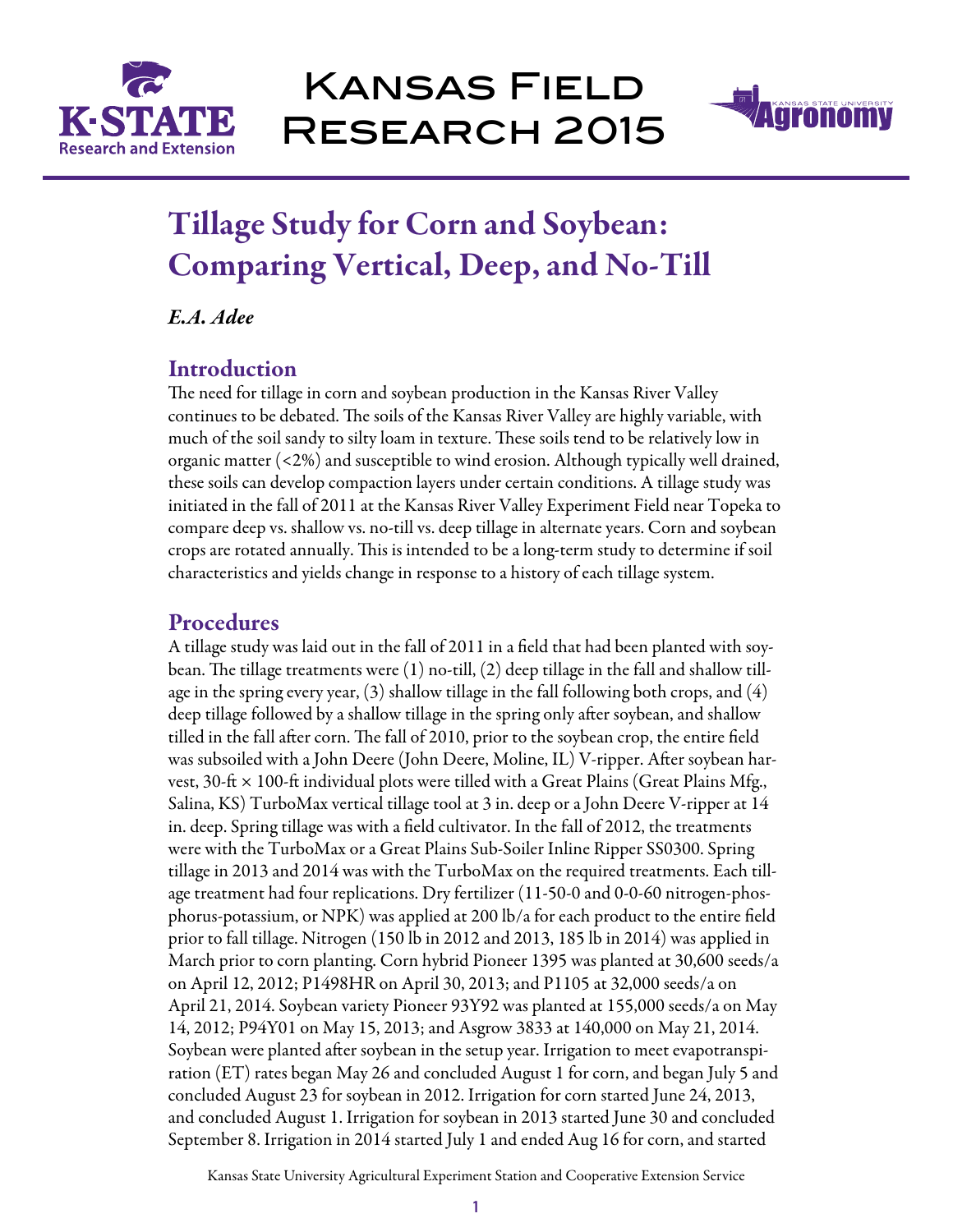#### Kansas Field Research 2015

July 22 and ended Aug 22 for soybeans. Two yields were taken from each plot from the middle 2 rows of planter passes. Corn was harvested on August 31, 2012; September 25, 2013; and September 11, 2014. Soybean were harvested on October 5, 2012; October 10, 2013; and October 9, 2014.

### Results

Yields of corn or soybean did not differ due to tillage in the setup year of the study (Table 1). The yields were respectable considering the extreme heat and drought experienced this growing season. Growing conditions were better in 2013, resulting in higher yields in both corn and soybean, but no significant differences were detected among tillage treatments (Table 2). In 2014, corn yields were very good and soybean yields were lowered by sudden death syndrome (SDS), but no differences were detected among tillage treatments (Table 3). Combining data from 2013 and 2014 for analysis did not result in any differences among tillage treatments (Table 3). We anticipate that it will take several years for any characteristics of a given tillage system to build up to the point of influencing yields.

| Tillage treatment                     | Corn yield      | Soybean yield |
|---------------------------------------|-----------------|---------------|
|                                       | $\frac{1}{2}$   |               |
| No-till                               | 196             | 57.2          |
| Fall subsoil/spring field cultivation | 202             | 58.1          |
| Fall vertical till                    | 198             | 58.1          |
| $LSD$ 0.05                            | NS <sup>1</sup> | NS            |

Table 1. Effects of tillage treatments on corn and soybean yields, Kansas River Valley Experiment Field, 2012

<sup>1</sup> Not significant.

|                                                     | Corn yield      |      |                               |
|-----------------------------------------------------|-----------------|------|-------------------------------|
| Tillage treatment                                   | 2013            | 2014 | Average                       |
|                                                     |                 |      | -- bu/a --------------------- |
| No-till                                             | 221             | 243  | 232                           |
| Fall subsoil/spring field cultivation               | 217             | 259  | 238                           |
| Fall vertical till                                  | 196             | 259  | 228                           |
| Fall subsoil after soybean/vertical till after corn | 219             | 256  | 238                           |
| LSD 0.05                                            | NS <sup>1</sup> | NS   | <b>NS</b>                     |

### Table 2. Effects of tillage treatments on corn yields, Kansas River Valley Experiment Field, 2013 and 2014

<sup>1</sup> Not significant.